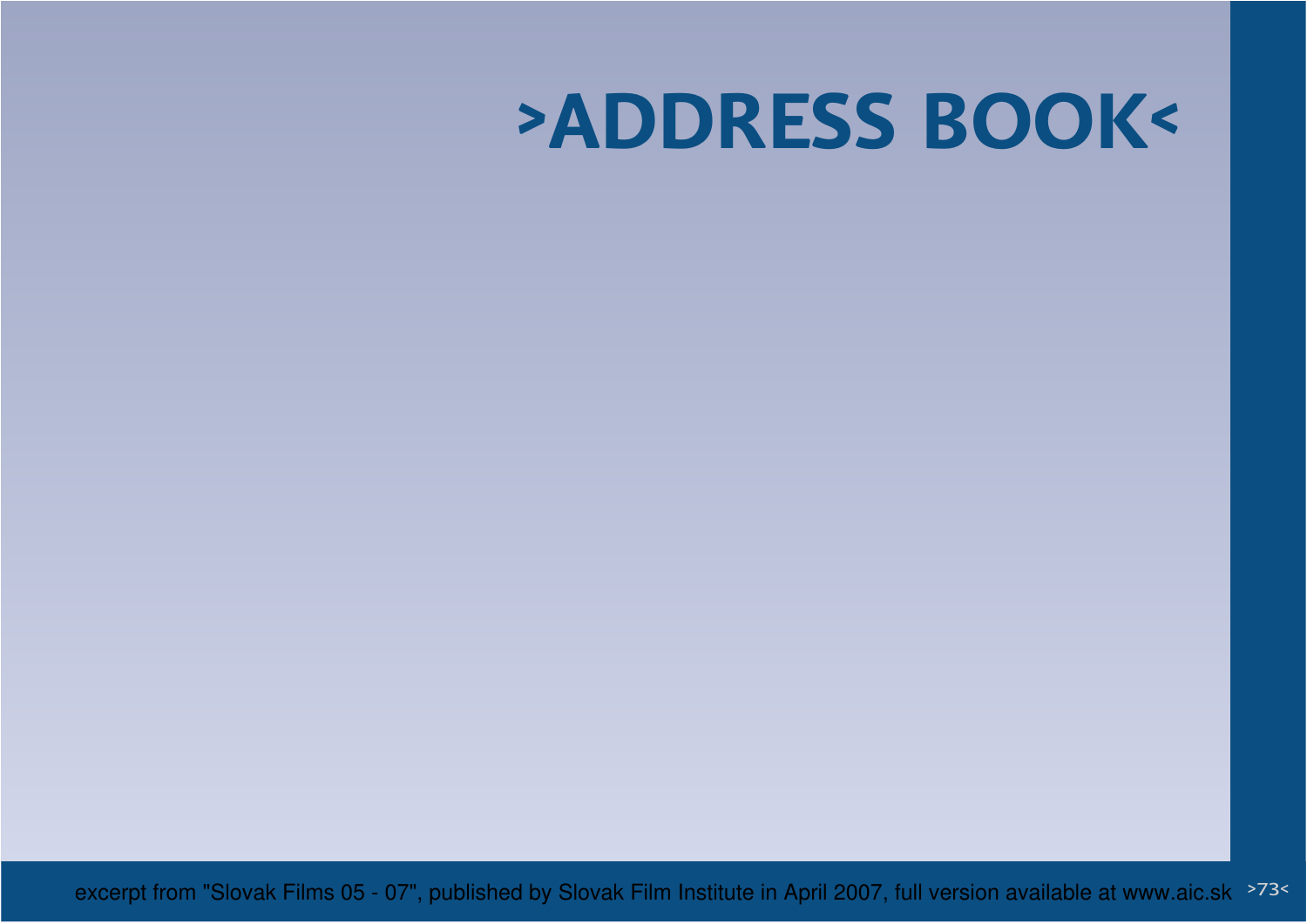## production companies

#### ag studio

 azalková 8, 821 01 bratislavatel./fax: +421-2-4329 3544E-MAIL: AGSTUDIO $@$ EUROWEB.SK

## agentúra rnd

 škultétyho 5, 831 04 bratislavatel./fax: +421-2-5556 3508e-mail: rnd@rnd.skwww.rnd.sk

## alef film **&** media group

pavlovičova 3, 821 04 bratislava office: tekovská 7, 821 09 bratislavatel.: +421-2-5564 4791fax: +421-2-5556 1045e-mail: alef@webdesign.skwww.afm.sk

## alef jo filmštúdio

 uršulínska 9, 811 01 bratislavatel./fax: +421-2-5441 5184e-mail: oparty@computel.sk,oparty@alefjo.comwww.alefjo.com

## anna kováčová

 vígľašská 5, 851 07 bratislavatel.: +421-905 239 702fax: +421-2-63 832 493e-mail: kovacova.a@chello.sk

## arina

 sibirská 3, 831 02 bratislavatel.: +421-907-608 513, +421-907-787 945tel./fax: +421-2-4425 3977E-MAIL: SILVIA@ARTSCRIPT<mark>.</mark>SK, erikp@chello.sk

## **ARS MEDIA**

 odeská 13, 821 06 bratislavatel.: +421-2-4552 3481fax: +421-2-4552 3600 $E$ -MAIL: ARSMEDIA $@$ MAIL.T-COM.SK, arsmedia@orangemail.sk

## artileria

 drobného 23, 841 01 bratislavatel.: + 421-903-789 198, +421-905-261 949e-mail: skop@artileria.sk, melis@artileria.skwww.artileria.sk

## **ARTKREA**

 slepá 3, 811 01 bratislavaoffice: tešedíkova 23, 841 06 bratislava

tel.: +421-903-574 248 tel./fax: +421-2-6595 6386e-mail: nvdesign@artefakt.sk

#### **ARTREAL**

 prídavkova 27, 841 06 bratislavatel./fax.: +421-34-7787 144e-mail: ar@artreal.sk

#### atan film

 rovniankova 1, 851 02 bratislavatel.: +421-2-6353 1977, +421-2-6353 1979fax: +421-2-6383 1978e-mail: atf@mail.t-com.sk

## **ATARAX**

 žižkova 6, 040 01 košicetel.: +421-55-6780 500 tel./fax: +421-55-6780 418e-mail: atarax@iol.skwww.atarax.sk

#### ATELIER.DOC

 staré grunty 61, 841 04 bratislavatel.: +421-2-6020 2016fax: +421-2-6542 0768 $E$ -MAIL: OFFICE $@$ ATELIERDOC.SK www.atelierdoc.sk

 $>74<$ excerpt from "Slovak Films 05 - 07", published by Slovak Film Institute in April 2007, full version available at www.aic.sk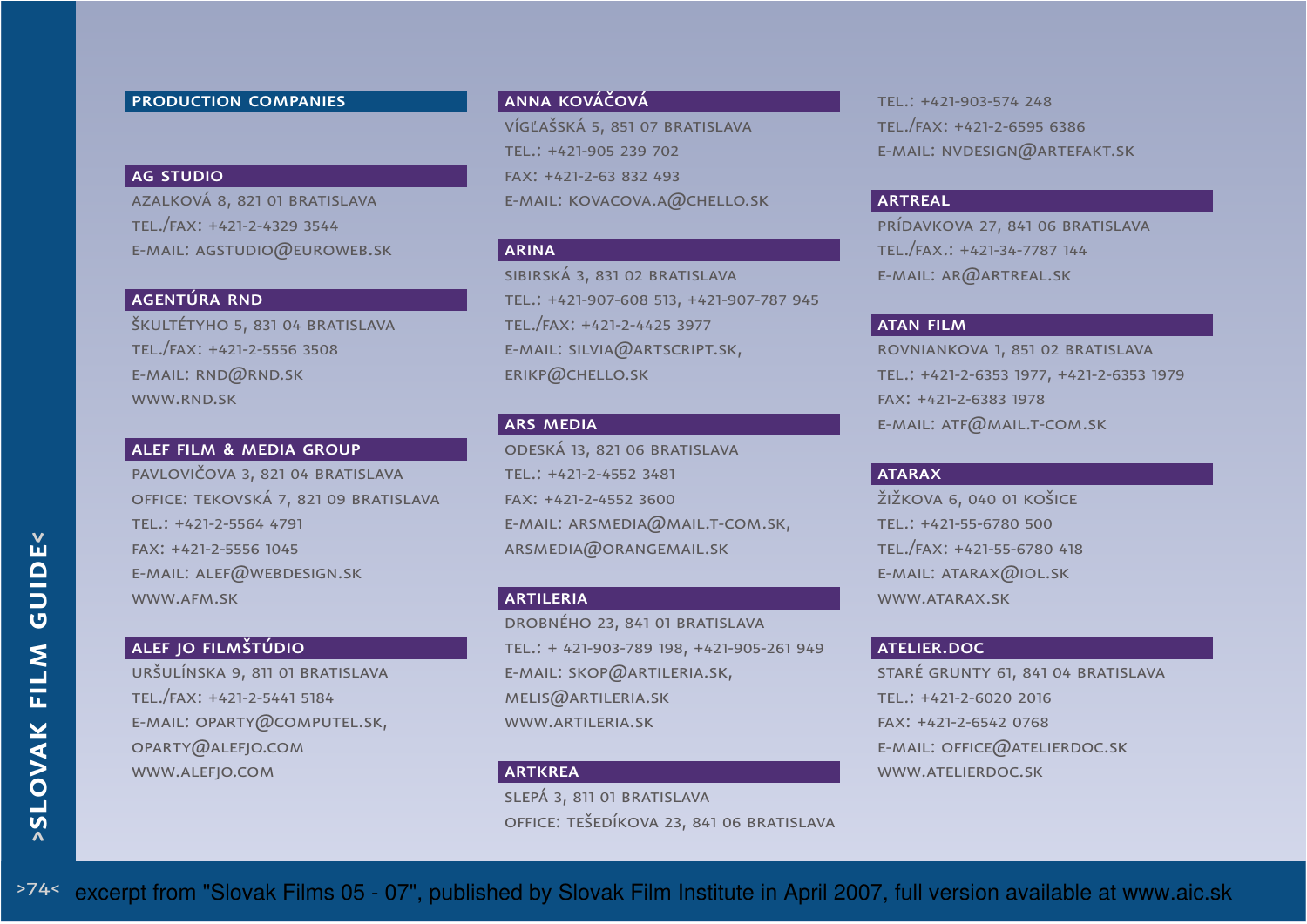## **ATTACK FILM**

 šancová 52, 811 05 bratislavatel: +421-2-5262 0941fax: +421-2-5262 0943e-mail: attack@nextra.skwww.attackfilm.sk

#### **BAMAC**

drobného 27, 841 01 bratislavatel./fax: +421-2-6446 2121 e-mail: laco@bamac.skwww.bamac.sk

## barok film

 gogoľova 27 sk-914 51 trenčianske tepliceTEL.: +421-905 fax: +421-32-655 2985email: peter@hledik.eu

## c-ga film juraj galvánek

 budatínska 49, 851 06 bratislavatel.: +421-2 6383 2913, +421 904 806 661

## D.N.A.

drobného 20, 841 02 bratislava office: jelenia 10, 811 05 bratislavatel./ fax: +421 2 5262 68 43e-mail: dna@dnaproduction.skwww.dnaproduction.sk

## farbyka

 bajkalská 22, 821 09 bratislava,tel.: +421-2-5296 3105, +421 908 701 156,fax: +421-2-5296 4092E-MAIL: VESELICKY $@$ FARBYKA.SK, www.farbyka.sk

# fáma productions

sibírska 8, 831 02 bratislavatel: +421 905 438 319 e-mail: dmikusova@chello.sk, fama@hascomp.com

## **FILM FACTORY**

 mudroňova 59, 811 03 bratislavatel.: +421-2-5464 0055fax: +421-2-5443 0179e-mail: film@filmfactory.skwww.filmfactory.sk

#### $FREE - COOL - IN$

 gorkého 13, bratislava 811 01e-mail: malachovsky@rainside.sk

#### hlava 98

 obchodná 13, 811 06 bratislavatel./fax: +421-2-5296 4051e-mail: hlava@rainside.sk

#### IVO BRACHTL

 povraznícka 11, 811 07 bratislavatel.: +421-903-717 237fax: +421-2-5557 1457E-MAIL: BRACHTL@COMPUTEL.SK

## jakubisko film slovakia

 lazaretská 4, 811 08 bratislava postal address: palác lucerna, vodičkova 36, 116 02 praha, czech rep.tel.: +420-2-9623 6383fax: +420-296 236 353e-mail: info@jakubiskofilm.com, elena.walterova@jakubiskofilm.comwww.jakubiskofilm.com

## jmb film **&** tv production

 koreničova 12, 811 03 bratislavatel./fax: +421-2-5464 1344e-mail: jmbfilm@jmbfilm.skwww.jmbfilm.sk

## k2 studio

 guothova 2, 831 01 bratislavatel.: +421-2-5477 3429fax: +421-2-5477 3468E-MAIL: K2 $@$ K2STUDIO.SK www.k2studio.sk

#### >75<excerpt from "Slovak Films 05 - 07", published by Slovak Film Institute in April 2007, full version available at www.aic.sk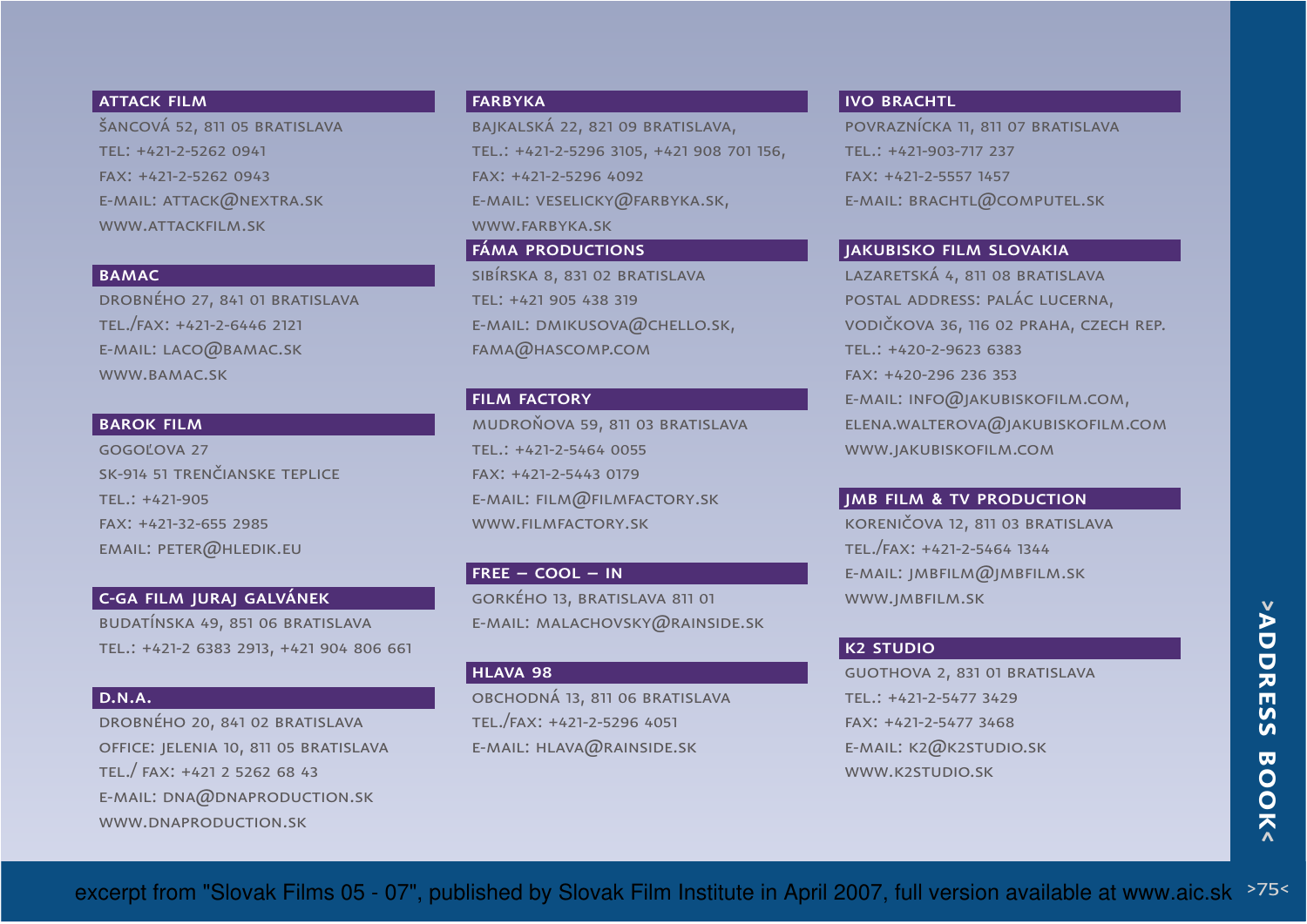# koliba production **&** services

brečtanová 1, 831 01 bratislavatel.: +421-2-5477 1921fax: +421-2-5477 2224E-MAIL: INFO $@$ KOLIBAPRODUCTION.SK www.kolibaproduction.sk

#### **LEON PRODUCTIONS**

 jadranská 41, sk-841 01 bratislava 42tel.: +421 905 609 173, +421 2 6453 3992fax: +421 2 6446 2784e-mail: leon@leonproductions.skwww.leonproductions.sk

## magic box slovakia

 gorazdova 47, 811 04 bratislavatel.: +421-2-5465 0274fax: +421-2-5465 0276 $F-MAIII$ : magicbox@magicboxslovakia.skwww.magicboxslovakia.sk

## my studio – ivan popovič

hviezdoslavovo nám.12, 811 02 BRATISLAVA tel.: +421-905 604 307, +421-905 197 067e-mail: ivan@mystudio.skwww.mystudio.sk

#### peter kerekes

 900 85 vištuk 277tel.: +421-905 255 698fax : +421-33-6446 409E-MAIL: KEREKES@NEXTRA<mark>.</mark>SK

protos productions svätovojtešská 34, 831 03 bratislavatel.: +421-2-4446 2747-8fax: +421-2-4446 2173e-mail: protos@protos.skwww.protos.sk

#### sen film

 bernolákova 2, 811 07 bratislavatel./fax: +421-2-5249 2993e-mail: senfilm@mail.t-com.sk

## sisaart – mgr. silvia dubecká

 lovinského 39, 811 04 bratislavatel.: +421-903-564 164, +421-2-5477 1275fax: +421-2-5465 2017e-mail: dubecka@mail.t-com.sk

## TAO PRODUCTIONS

palkovičova 8, 821 08 bratislavatel./fax: +421-2-5557 6566tel. : +421-905-863 332e-mail: tomas.krnac@mail.t-com.sk

#### **TITANIC**

 pavlovova 6, 821 08 bratislavatel.: +421-905 439 040fax.: +421-2-5596 0419E-MAIL: SULIKM@CHELLO.SK

#### **TRIGON PRODUCTION**

 hríbová 9, 821 05 bratislavapostal address and office: sibírska 29, 831 02 bratislavatel.: +421-2-4446 2581tel./fax: +421-2-4445 8477e-mail: trigon@trigon-production.sk,patrik.pass@trigon-production.skwww.trigon-production.sk

#### united filmmakers

 miletičova 35, 821 09 bratislavatel.: +421-2-5341 6531valentko@ba.psg.sk

#### vera production

 puškinova 2, 811 04 bratislavatel.: +421-910 499 426 fax : +421-2-5262 3092e-mail: vicky@veraproduction.sk

>< full list of production companies is available at http://www.aic.sk/aic/en/industry-database/.

>76< excerpt from "Slovak Films 05 - 07", published by Slovak Film Institute in April 2007, full version available at www.aic.sk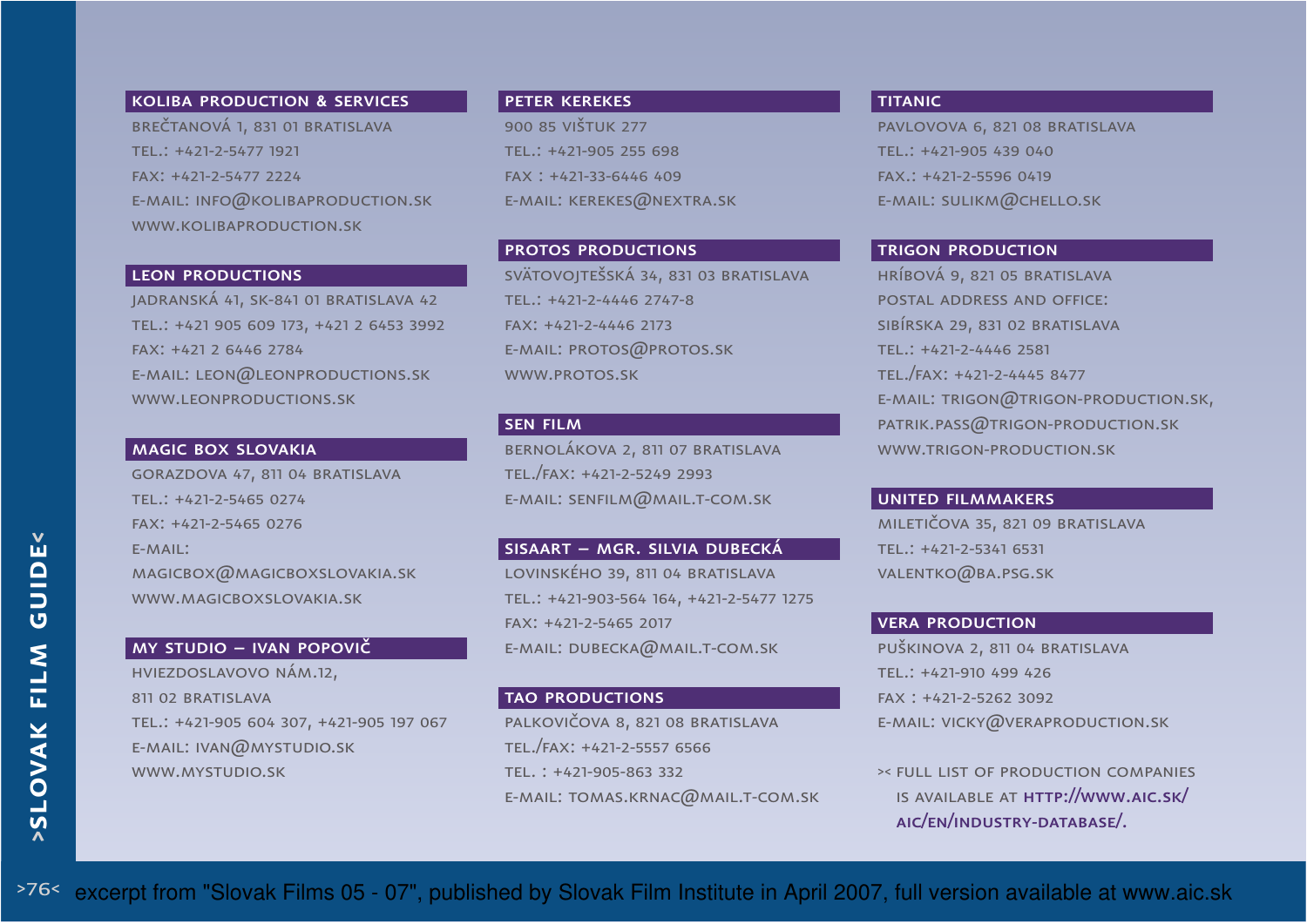production and sales of short films

## **AKCENTT STUDIO**

 ipeľská 1, sk-821 07 bratislavatel./fax: +421-2-4524 2395, tel.: +421-905-550 864

ALEF JO FILMŠTÚDIO

see page 74

#### **ARTILERIA**

see page 74

## atelier.doc

see page 74

#### azyl

SEE PAGE 79

#### forward international

krymská 13, cz-101 00 praha 1tel.: +420 221 990 411info@forwardint.com

## **IVO BRACHTL**

see page 75

## k2 studio

see page 75

koliba production **&** services

see page 76

## lívia filusová

 grösslingová 32, sk-811 09 bratislavatel: +421 905 568 099e-mail: filusova@yahoo.com

#### martin snopek

 kartpatská 34, sk-900 02 modratel.: +421-907307687e-mail: matosnopek@yahoo.com

## návrat, občianske združeniešancová 42, sk-811 05 bratislava

tel./fax: +421-2-5249 9276, tel.: +421-2-5244 4361email: navrat@changenet.skwww.navrat.sk

#### sen film

see page 76

## slovenská televízia

see slovak television – page 85

## slovenský filmový ústav

see slovak film institute – page 82

#### telexim

 slovenská televízia mlynská dolina, sk-845 45 bratislavatel.: +421 2 6061 4143fax: +421 2 6542 7326telexim@stv.sk

## všmu

see page 79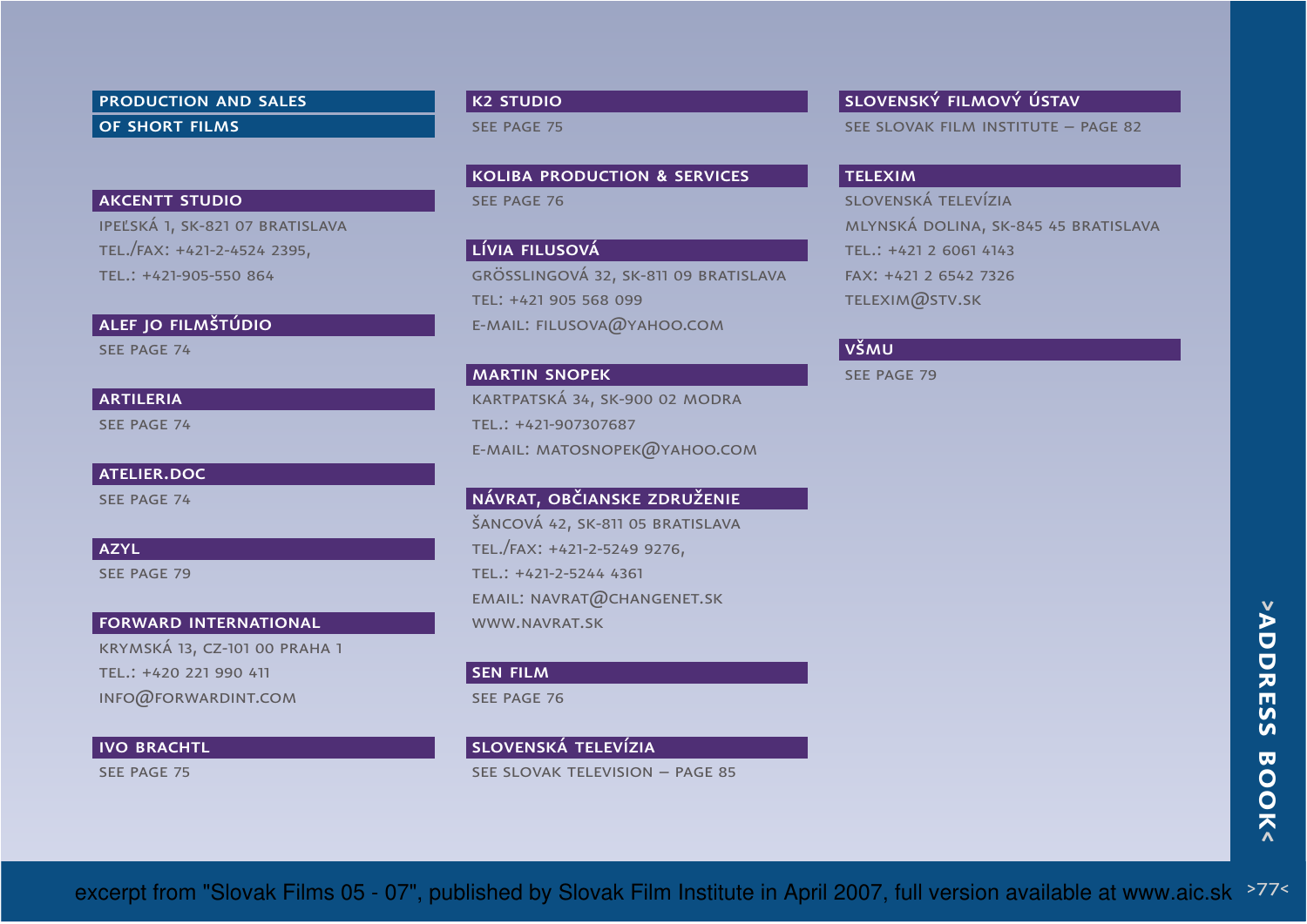## DISTRIBUTION COMPANIES

## anna kováčová

 vígľašská 5, 851 07 bratislavatel.: +421-905 239 702fax: +421-2-63 832 493e-mail: kovacova.a@chello.sk

## association of slovak film clubs **asociácia slovenských filmovýchklubov >asfk<** brnianska 33, 811 04 bratislava

tel.: +421-2-5465 2018-19fax: +421-2-5465 2017e-mail: asfk@mail.t-com.skwww.asfk.sk

#### continental film

 p.o.box 7, 820 15 bratislavatel.: +421-2-4342 2902fax: +421-2-4342 3081e-mail: cofilm@cofilm.sk, marketing@cofilm.skwww.continental-film.sk

#### INTERSONIC

 staré grunty 36, 842 25 bratislavatel.: +421-2-6542 2070fax: +421-2-6542 3977

e-mail: freyerova@intersonic.skwww.intersonic.sk

## ITA AGENTÚRA >ITAFILM<

 riazanská 54, 831 03 bratislavatel.: +421-2-4463 3275fax: +421-2-4463 3274 e-mail: itafilm@itafilm.skwww.itafilm.sk

## magic box slovakia

 gorazdova 47, 811 04 bratislavatel.: +421-2-5465 0274fax: +421-2-5465 0276E-MAIL: FEGLOVA@MAGICBOXSLOVAKIA<mark>.</mark>SK www.magicboxslovakia.sk

#### palace pictures slovak republic

einsteinova 20, 851 01 bratislavatel.: +421-2-6820 2228 fax: + 421-2-6820 2235e-mail: igorkonig@palacepictures.net www.palacepictures.net

## saturn entertainment varšavská 29, 831 03 bratislava tel.: +421-2-5479 1936, +421-2-5479 1937fax: +421-2-5479 1939e-mail: saturn@saturn.skwww.saturn.sk

#### spi international

## czech rep **&** slovakia

matúškova 10, 831 01 bratislavatel.: +421-2-5465 0822fax: +421-2-5479 3653e-mail: spi@spi-film.skwww.spi-film.sk

#### **TATRAFILM**

 vajnorská 89, 831 04 bratislavatel.: +421-2-4914 0030fax: +421-2-4445 0651e-mail: tatrafilm@tatrafilm.skwww.tatrafilm.sk

## walter nittnaus –

wn danubius film júnová 10, 831 01 bratislavatel.: +421-2-5477 7027fax: +421-2-5477 1014e-mail: walter@chello.skwww.danubiusfilm.sk

>< full list of distribution companies is available at http://www.aic.sk/aic/en/industry-database/cinema-distribution/.

>78< excerpt from "Slovak Films 05 - 07", published by Slovak Film Institute in April 2007, full version available at www.aic.sk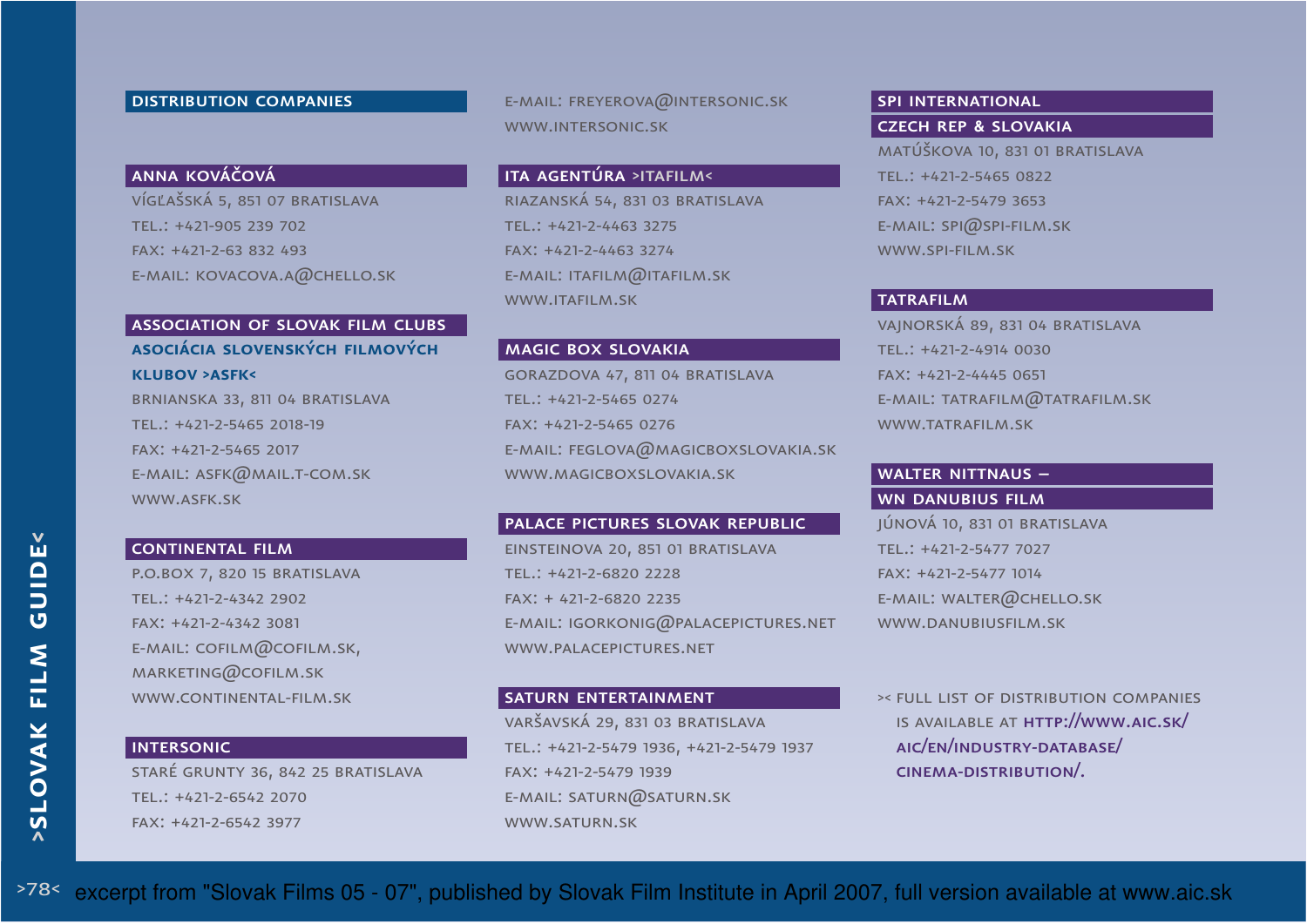## **FILM SCHOOLS**

# faculty of dramatic arts,

the academy of arts

## in banská bystrica

# **fakulta dramatických umení akadémie umení v banskej bystrici>fdu au<**

 horná 95, 974 01 banská bystricatel.:+421-48-4143 301e-mail: sekrdekfdu@aku.sk, pupakova@aku.skwww.aku.sk

## faculty of mass-media

communication, the university

of ss. cyril and methodius

#### in trnava

 **fakulta masmediálnej komunikácieuniverzity sv. cyrila a metoda v trnave >fmk ucm<**nám j. herdu 2, 917 01 trnava

tel.: +421-33-5565 424

fax:+421-33-5503 236

e-mail: fmkucm@ucm.skWWW.UCM.SK/FMK

## film and television faculty, the academy of music and DRAMATIC ARTS

## **filmová a televízna fakulta vysokejškoly múzických umení >ftf všmu<**

svoradova 2, 811 03 bratislavatel./fax: +421-2-5930 3575 / 73 $E$ -MAIL: DEKANATFTF $@$ VSMU.SK, tatarova@vsmu.skwww.ftf.vsmu.sk

>< full list of film schools is available at http://www.aic.sk/aic/en/ industry-database/schools-andeducational-activities/.

## film festivals

## **L**áčko

#### **student film festival**

film and television faculty at the academy of music and dramatic arts >ftf všmu<svoradova 2, 811 03 bratislavatel.: +421-2-5390 3577 tel./fax: +421-2-5390 3575E-MAIL: FESTIVALS $@$ VSMU.SK www.ftf.vsmu.sk, www.ackofestival.sk

## art film

## **international film festival, trenčín, trenčianske teplice** bajkalská 25/a, 825 02 bratislavatel.: +421-2-4870 0042

fax: +421-2-4870 0043e-mail: artfilm@artfilm.skwww.artfilm.sk

#### azyl

**festival of 1 minute's and 5 minutes' filmsSILBERMAN**  panenská 13, 811 03 bratislavae-mail: festival@azyl.skwww.azyl.sk

#### >79<excerpt from "Slovak Films 05 - 07", published by Slovak Film Institute in April 2007, full version available at www.aic.sk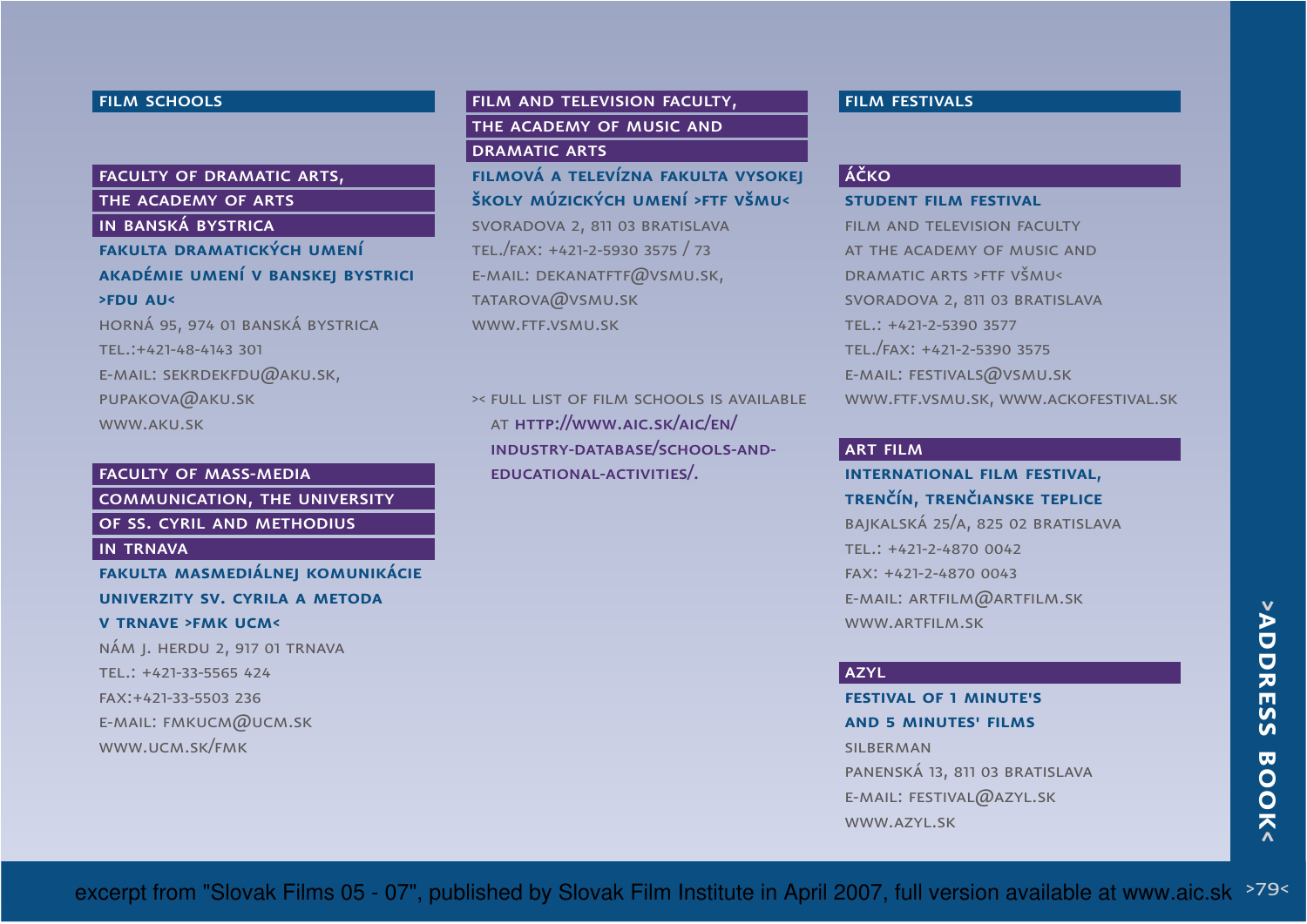## biennial of animation bratislava $>BAB<$

## **international festival of animatedfilms for children**

 bibiana - international house of artfor children panská 41, 811 01 bratislavatel./fax: +421-2-5443 1314E-MAIL:  $\texttt{BAB@BBIANA.SK}$ www.bab-slovakia.sk

#### **CINEAMA**

 **national competition of amateurfilms and video films** národné osvetové centrum nám. snp 12, 812 34 bratislavatel.: +421-918-716 049,fax: +421-2-5921 4102 e-mail: skoludova@nocka.skwww.nocka.sk, www.amatfilm.sk

## cinematik

## **international film festival piešťany**

bitúnková 23, 900 31 stupavatel.: +421-914 266 911e-mail: info@cinematik.skwww.cinematik.sk

## **EKOTOPFILM**

#### **international festival of professional films**

 zadunajská cesta 12, 851 01 bratislava tel.: +421-2-6353 0336, +421-903-737 302fax: +421-2-6353 0333e-mail: ekotopfilm@ekotopfilm.skwww.ekotopfilm.sk

#### **ENVIROFILM**

## **international enviromental film festival**

 tajovského 28, 975 90 banská bystricatel./fax: +421-48-4132 153E-MAIL: ENVIROFILM $@$ SAZP.SK www.envirofilm.sk

## ETNOFILM ČADCA

**international documentary film festival on ethnology and antropology**kysucké múzeum moyzesova 50, 022 01 čadcatel.: +421-41-4321 386fax: +421-41-4335 290E-MAIL: KYSUCKEMUZEUM $@$ VUCZILINA.SK www.kysuckemuzeum.sk

#### **FEBIOFEST**

# **international film, television and video festival**association of slovak film clubs>asfk<brnianska 33, 811 04 bratislavatel.: +421-2-5465 2018-9fax: +421-2-5465 2017

e-mail: asfk@mail.t-com.sk

www.asfk.sk

#### mountains and city

# **hory a mesto >< international festival of mountain films and adventure**

 topoľová 16, 811 04 bratislavatel./fax: +421-2-5463 0515e-mail: info@horyamesto.skwww.horyamesto.sk

# international film festival

#### **BRATISLAVA**

 partners production fialkové údolie 5, 811 01 bratislavatel.: +421-2-5441 0673fax: +421-2-5441 0674E-MAIL: IFFBRATISLAVA $@$ BA.SUNNET.SK www.iffbratislava.sk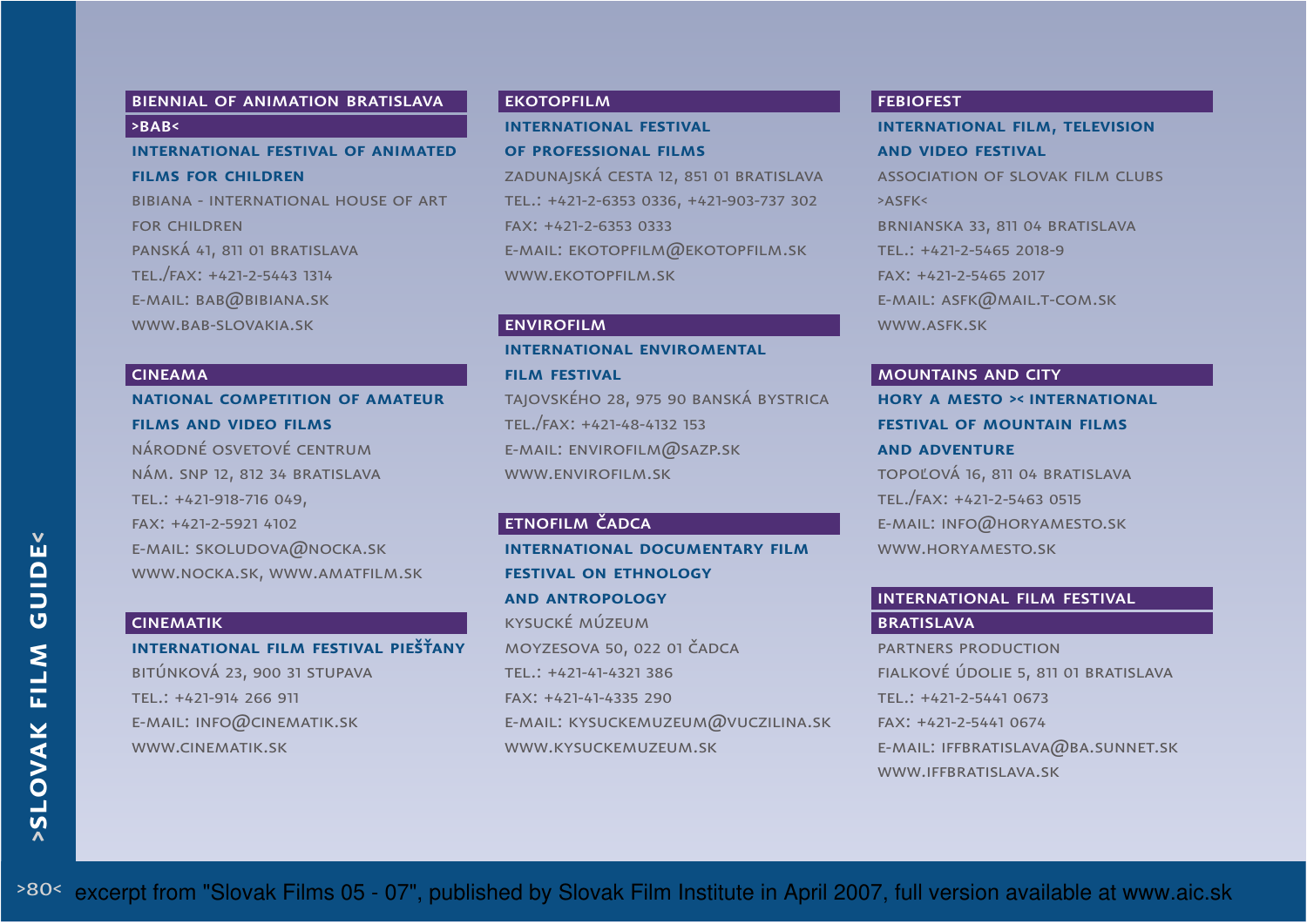## international festival of francophone films

institut francais de bratislavasedlárska 7, 812 03 bratislavatel.: +421-2-5934 7716fax: +421-2-5934 7799 $E$ -MAIL: FIFFBA $@$ FRANCE.SK, eva.porubanova@france.skwww.fiff-bratislava.sk

#### international festival

- of mountain films
- horský film poprad popradské nábrežie 2802/3, 058 01 poprad tel.: +421-52-7721 060fax: +421-52-7761 806E-MAIL: HORSKYFILM $@$ SLOVANET.SK WWW.MFHF.SK

#### **ONE WORLD**

 **jeden svet >< international documentary film festival**

človek v ohrozenísvätoplukova 1, 821 09 bratislavatel./fax: +421-2-5542 2254 $E$ -MAIL:  $CVO@CHANGENET.SK$ www.jedensvet.sk

## prix danube

 **cena dunaja >< international tv festival of programmes for children and youth**slovenská televízia mlynská dolina, 845 45 bratislava tel.: +421-2-6061 3069, +421-2-6061 2491fax: +421-2-6542 8609E-MAIL: PRIXDANUBE $@$ STV.SK, hledikova@stv.skwww.stv.sk

#### slovak film

 **slovenský film >< festival of slovak feature, documentary and animated films**the slovak film and television academy [sfta]ventúrska 3, 813 01 bratislavatel.: +421-2-5296 2370

fax: +421-2-5263 4202

>< full list of film festivals is available at http://www.aic.sk/aic/en/industry-database/festivals/.

## **INSTITUTIONS**

## council for broadcasting and retransmission

 **rada pre vysielanie a retransmisiu**kolárska 6, p. o. box 155, 810 00 BRATISLAVA tel.: +421-2-5728 4444fax: +421-2-5728 4470E-MAIL: OFFICE $@$ RADA-RTV.SK www.rada-rtv.sk

## LITERARY FUND

 **literárny fond** grösslingová 55, 815 40 bratislava tel.: +421-2-5296 8779, +421-2-5296 1259fax: +421-2-5296 8834 $E$ -MAIL: BARANCOVA $@$ LITFOND.SK, sokolova@litfond.skwww.litfond.sk

## media desk slovakia

 grösslingová 32, 811 09 bratislavatel.: +421-2-5263 6935fax: +421-2-5263 6936E-MAIL: INFO $@$ MEDIADESK.SK www.mediadesk.sk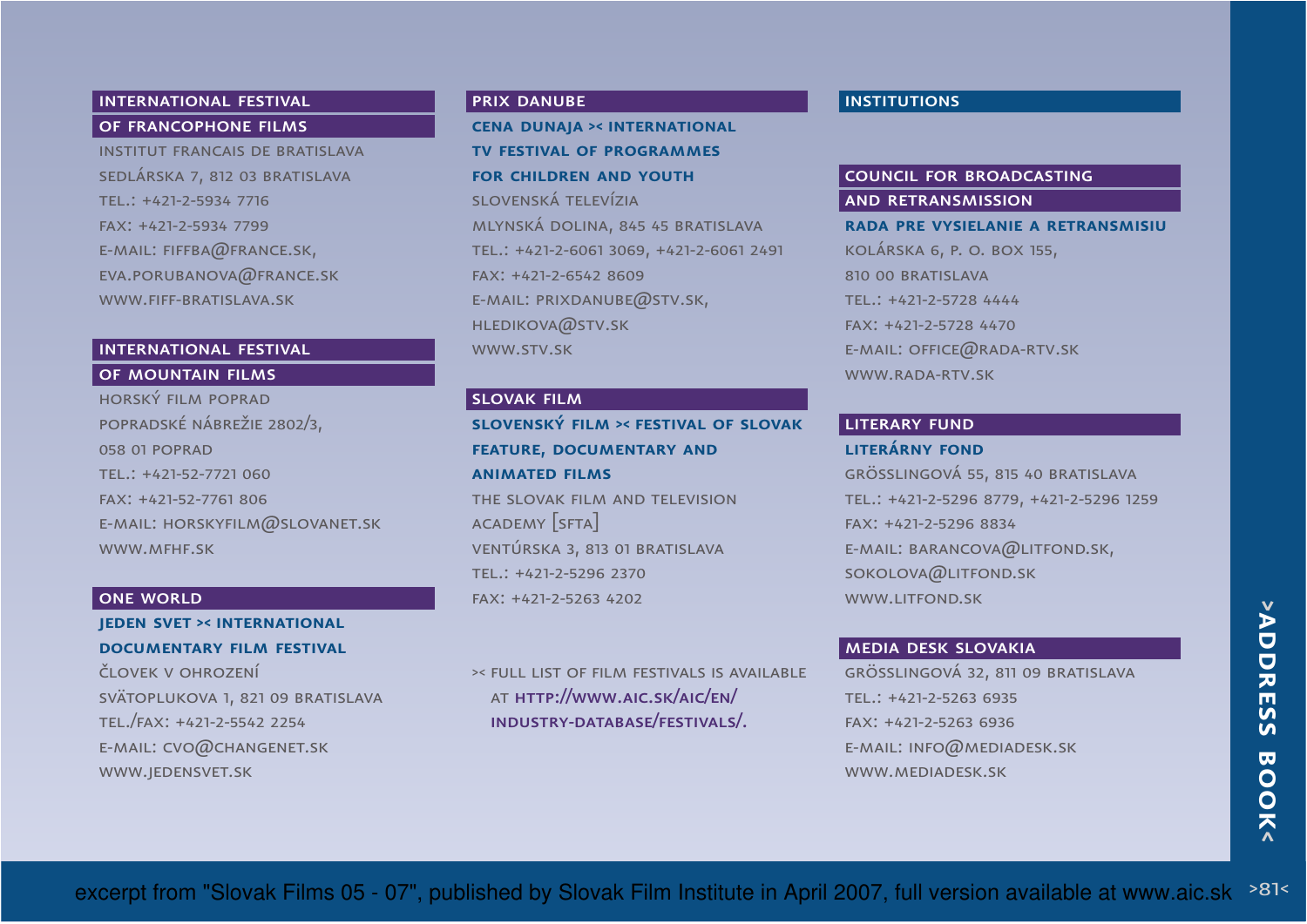## THE MINISTRY OF CULTURE of the slovak republic

# **ministerstvo kultúry**

## **slovenskej republiky**

 nám. snp 33, 813 31 bratislavatel.: +421-2-5939 1155 >operator<fax: +421-2-5939 1174 e-mail: mksr@culture.gov.skwww.culture.gov.sk section of media and audiovisiontel.: +421-2-5939 1121fax: +421-2-5441 9671e-mail: sma@culture.gov.sk

## slovak film institute**slovenský filmový ústav >sfú<**

 grösslingová 32, 811 09 bratislavatel.: +421-2-5710 1501 >operator<,+421-2-5710 1503 >secretariat<fax: +421-2-5296 3461e-mail: sfu@sfu.skwww.sfu.skoffice of the general managertel.: +421-2-5710 1503e-mail: oddeleniegr@sfu.skfilm archivetel.: +421-2-5710 1540, +421-2-5710 1508e-mail: festival@sfu.sk

national cinematographic centretel.: +421-2-5273 3212, +421-2-5710 1527fax: +421-2-5273 3214E-MAIL:  $\mathsf{CINECENTRE@SFU}$ .SK audiovisual information centretel.: +421-2-5710 1526fax: +421-2-5273 3214E-MAIL: AIC@AIC.SK www.aic.sk department of film eventstel.: +421-2-5710 1505, +421-2-5292 5532e-mail: foreigndept@sfu.sk

>< full list of institutions is available at http://www.aic.sk/aic/en/industry-database/institutions/.

professional and special interest associations

## the animated film artists

association of slovakia**asociácia tvorcov animovaných** 

**filmov na slovensku >atafs<**

 dlhá 13, 900 28 ivanka pri dunajitel.: +421-903-748 188e-mail: malik@vsmu.sk

# association of cinema operators

## and staff

 **združenie prevádzkovateľov a pracovníkov kín slovenska >zppk sr<**

 kasárenské nám. 1, 040 01 košicetel.: +421-55-6221 229, +421-903-612 323tel./fax: +421-55-6223 929E-MAIL: PICHNARCIKOVA $@$ ZOZNAM.SK

#### association of independent tv

and radio broadcasters **asociácia nezávislých rozhlasových** 

## **a televíznych staníc >anrts<**

 grösslingová 51, 811 09 bratislavatel./fax: 421-2-5296 2370E-MAIL:  $ANRTS@ANRTS$ .SK www.anrts.sk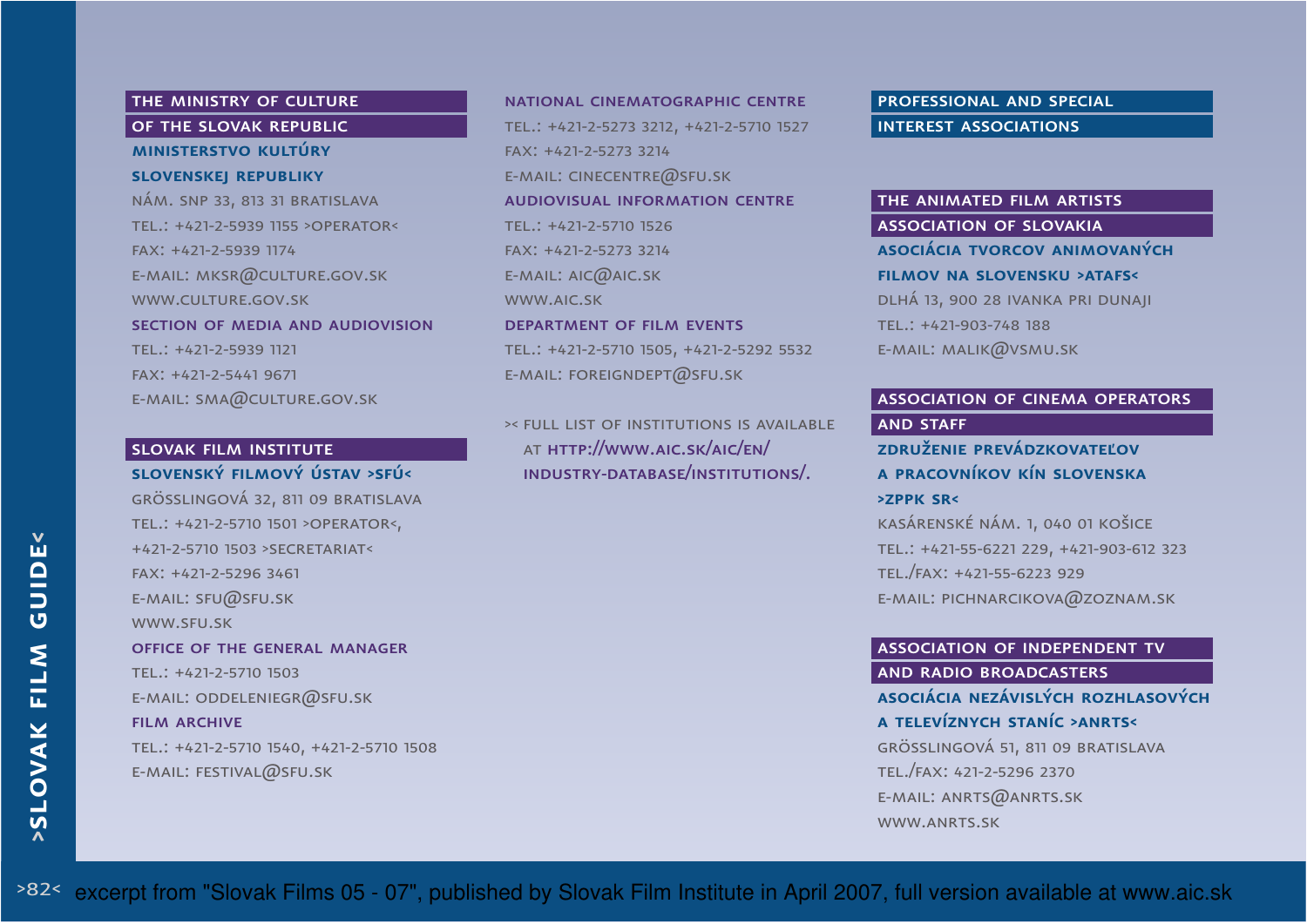## association of slovak

cinematographers

**asociácia slovenských kameramanov >ask<** záhradnícka 3, 811 07 bratislavatel.: +421-905-202 729 $E$ -MAIL: SIMONCIC $@$ JOJ.SK

## association of slovak film clubs

## **asociácia slovenských filmových klubov >asfk<**

brnianska 33, 811 04 bratislavatel.: +421-2-5465 2018-9fax: +421-2-5465 2017e-mail: asfk@mail.t-com.skwww.asfk.sk

## center for the documentary film **centrum pre dokumentárny film**

púpavova 28, 841 04 bratislavatel.: +421-905-210 284, +421-2-5443 2226fax: +421-2-6542 0636e-mail: doccentrum@hotmail.com

## club of film journalists at the syndicate of slovak journalists

**klub filmových novinárov slovenského syndikátu novinárov >kfn ssn<**

 župné nám. 7, 811 07 bratislava postal address: štefan vraštiak, hálkova 34, 831 03 bratislava tel.: +421-2-4425 9307, +421-910-995 531e-mail: vrastiak@slovanet.skwww.kfn.estranky.cz

## LITA, SOCIETY OF AUTHORS **lita, autorská spoločnosť**

mozartova 9, p. o. box 28, 810 01 BRATISLAVA tel.: +421-2-6720 9301fax: +421-2-6280 2246E-MAIL: LITA@LITA.SK www.lita.sk

## LOTOS – THE ASSOCIATION OF LOCAL tv stations of slovakia

## **lotos – spolok lokálnych televíznych staníc slovenska**

 prieložtek 1 – hotel si, 036 01 martintel./fax: +421-43-4221 172e-mail: lotos@lotos.skwww.lotos.sk

## ozis – protective association of performers of slovakia

**ozis – ochranné združenie interpretov slovenska** nevädzová 8, 821 01 bratislavatel.: +421-2-4329 5946 tel./fax: +421-2-4333 5061e-mail: ozis@ozis.skwww.ozis.sk

# slovak audiovisual producers' **ASSOCIATION slovenská asociácia producentov v audiovízii >sapa<** grösslingová 32, 811 09 bratislavatel.: +421-2-5556 5643fax: +421-2-5296 1045, 5296 3461e-mail: sapa@webdesign.skwww.sapa.cc

## slovak audiovisual anti-piracy union

 **slovenská audiovizuálna protipirátska únia >sapú<**

 panenská 7, 811 03 bratislavatel./fax: +421-2-5443 0085e-mail: sapu@ba.sknet.skwww.sapu.sk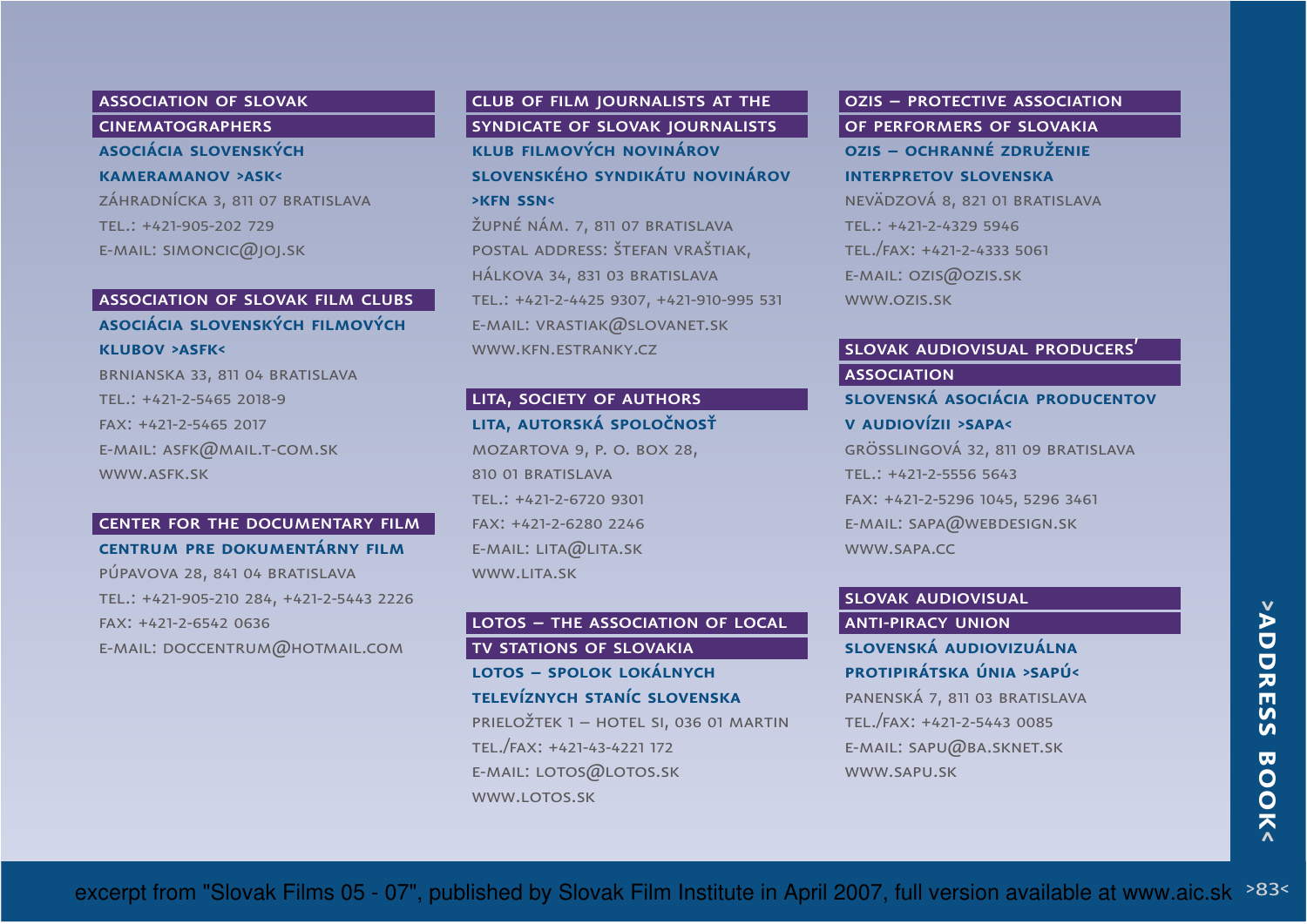## slovak film and television **ACADEMY**

## **slovenská filmová a televízna akadémia >sfta<**

 ventúrska 3, 813 01 bratislavatel.: +421-2-5296 2370fax: +421-2-5263 4202E-MAIL: SFTA@SFTA.SK www.sfta.sk, www.slnkovsieti.sk

#### slovak film union

**slovenský filmový zväz >sfz<**štefan vraštiak, hálkova 34,

831 03 bratislava tel.: +421-2-4425 9307, +421-910-995 531e-mail: vrastiak@slovanet.sk,sfz@ba.telecom.skwww.kfn.estranky.cz

#### slovgram

## **joint collecting society for performers and audio & video producers**

jakubovo nám. 14, 813 48 bratislavatel./fax: +421-2-5296 3190 e-mail: secretary@slovgram.sk, slovgram@slovgram.skwww.slovgram.sk

## soza – slovak performing and mechanical rights society

## **soza – slovenský ochranný zväz autorský pre práva k hudobnýmdielam**

 rastislavova 3, 821 08 bratislava tel.: +421-2-5556 9362, +421-2-5556 9363fax: +421-2-5556 9409E-MAIL: SOZA@SOZA.SK www.soza.sk

# union of film distributors of the slovak republic

## **únia slovenských filmových distribútorov**priemyselná 1, 821 09 bratislava

 postal address: matúškova 10, 831 03 bratislavatel.: +421-2-5465 0822fax: +421-2-5479 3653e-mail: anton.ondrejka@spi-film.sk

## union of the slovak television **CREATORS**

## **únia slovenských televíznych tvorcov >ústt<**

 hrobákova 15, 851 02 bratislavatel.: +421-903-438 091tel./fax: +421-2-6231 7718 javorska@mail.t-com.sk, e-mail: tvunia@zoznam.sk

>< full list of professional and special interest associations is available at http://www.aic.sk/aic/en/industry-database/.

>84< excerpt from "Slovak Films 05 - 07", published by Slovak Film Institute in April 2007, full version available at www.aic.sk